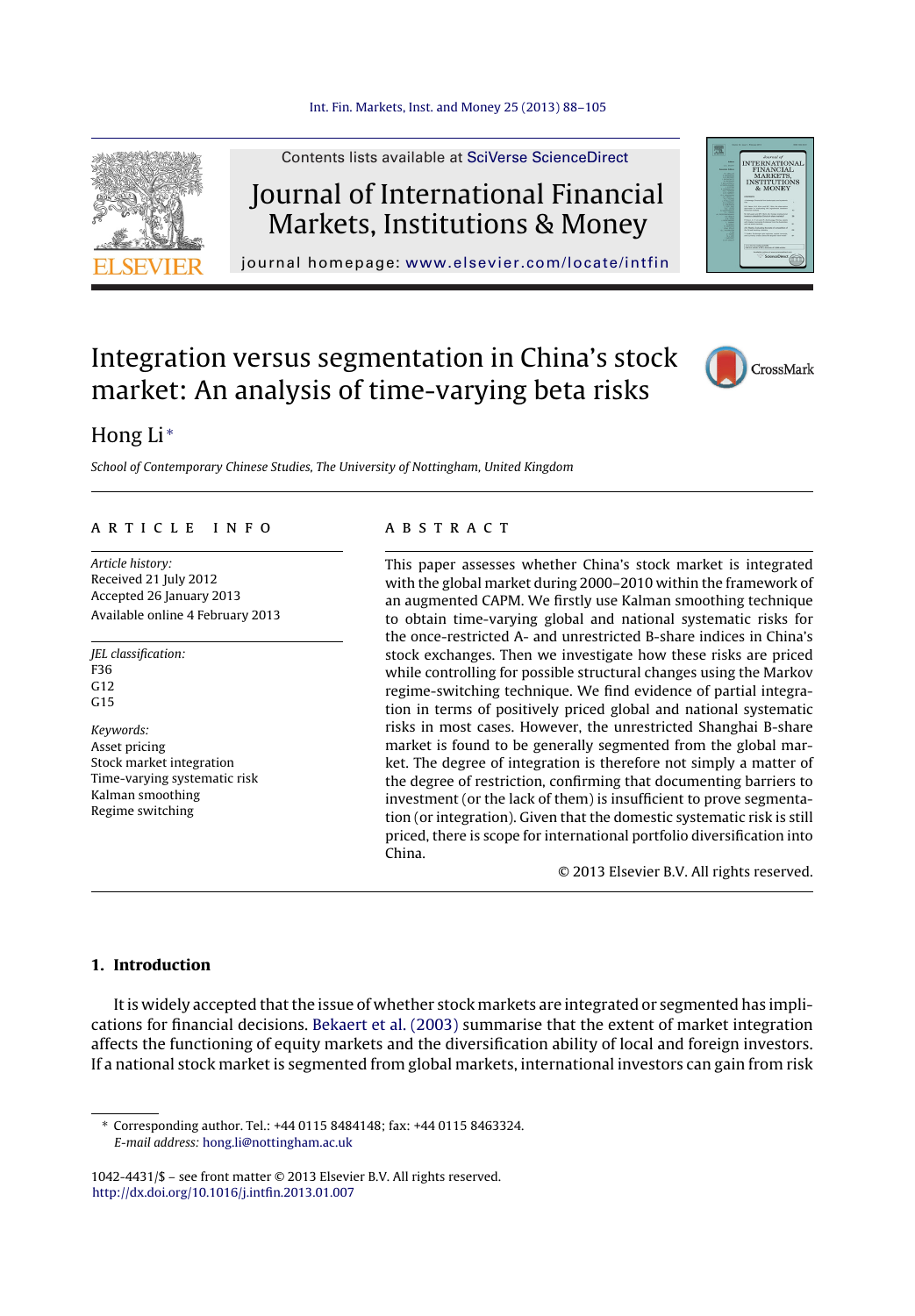diversification through portfolios that include stocks traded in this market. On the other hand, from a domestic perspective, such segmentation can require domestic firms to explicitly consider global versus local sources of funds and global versus local hedging opportunities. However, the institutional changes that accompany integration with the global market can lead to positive spill-over into the real economy, by improving corporate governance and reducing the cost of capital, which can in turn increase investment and economic growth.

Since the early 1990s, the Chinese authorities have implemented various reforms in their stock exchanges in order to reap the benefits of integration. According to statistics compiled by [International](#page--1-0) [Financial](#page--1-0) [Service](#page--1-0) [London](#page--1-0) [\(2010\),](#page--1-0) external portfolio investment into China in 2008 was \$10bn, in contrast to an overall outflow of \$80bn of external portfolio investment from emerging economies in that year. Given that China has become one of the largest recipients of external portfolio investment among the emerging markets, it is of great interest for international investors to assess whether the Chinese stock market has become integrated with the world market in order to gauge potential gains from portfolio diversification into China. From the academic perspective, China provides an interesting case study. The existence of dual classes of stocks, namely the once-restricted A-shares (shares became available to foreign investors in 2002) and unrestricted B-shares (shares available to foreign investors throughout the period under study), will facilitate the evaluation of the effects of capital controls, providing important policy implications for other emerging markets.

Many studies have attempted to investigate China's stock market integration through cointegration analysis of stock indices or correlation/dependence analysis of stock returns. [Girardin](#page--1-0) [and](#page--1-0) [Liu](#page--1-0) [\(2007\)](#page--1-0) suggest a long run international financial integration on the basis of cointegration between the weekly averaged Shanghai A-share and S&P 500 indices during 1992 and 1996 and between the weekly averaged Shanghai A-share and Hang Seng indices since 1997. [Johansson](#page--1-0) [\(2009\)](#page--1-0) concludes that China experienced an increasing level of integration with several major financial markets in the 2000s on the basis of the market dependences estimated by Copulas. However, [Lin](#page--1-0) et [al.](#page--1-0) [\(2009\),](#page--1-0) using a dynamic conditional correlation GARCH model, find that the Chinese A-share market has never been correlated with overseas markets during 1992 and 2006 while its B-share market exhibits negligible correlations with the western markets and slight correlations with the Asian markets. [Luo](#page--1-0) et [al.](#page--1-0) [\(2011\)](#page--1-0) investigate dependences between financial sectors in China and some overseas economies within the framework of a copulas model. They find significant dependences between China and Hong Kong and Singapore, weak dependences between China and Australia, Taiwan and Japan and no dependence between China and Korea or the US in the post-2002 period. Similarly, [Li](#page--1-0) [\(2012\),](#page--1-0) using a multivariate GARCH, finds that the interdependences between China and the regional markets increase but the conditional correlation between China and the US market remains weak during 1992 and 2010. The above studies are informative indeed with respect to stock market linkages and interdependence between China and the regional and global economies. However, [Girardin](#page--1-0) [and](#page--1-0) [Liu](#page--1-0) [\(2007\)](#page--1-0) admit that 'existence of a long run relationship between stock markets may not be a proof of integration but simply of cointegration of fundamentals' (p. 366). [Bekaert](#page--1-0) [and](#page--1-0) [Harvey](#page--1-0) [\(1995\)](#page--1-0) suggest that correlation between returns of the local and world markets cannot be used as a measure of stock market integration, because 'a country could be perfectly integrated into world markets but have a low or negative correlation because its industry mix is much different from the average world mix' (p. 436).

More relevant to our study is the strain of investigations in the context of asset pricing models. In an asset pricing sense, integration is defined as a situation where investors earn the same risk-adjusted expected return on similar financial instruments in local and global markets. Hence the investigation of market integration for a particular economy could, in principle, involve testing whether systematic risk relative to the global market is the only significant factor in a capital asset pricing model. However, the pure international CAPM has typically asserted market integration by assumption, making it an unsuitable framework for testing. [Stehle](#page--1-0) [\(1977\)](#page--1-0) conducts the first empirical test of segmentation versus integration in an international CAPM that is augmented by including a term to represent national systematic risk. Using the traditional two-pass approach, [Stehle](#page--1-0) [\(1977\)](#page--1-0) finds that the pricing of US securities is significantly related to a global market portfolio. Within the same framework of this augmented CAPM, [Jorion](#page--1-0) [and](#page--1-0) [Schwartz](#page--1-0) [\(1986\)](#page--1-0) use a maximum likelihood approach to estimate all the parameters simultaneously and find strong evidence of segmentation in the pricing of the Canadian stocks relative to the North American market during 1963–1982. [Mittoo](#page--1-0) [\(1992\)](#page--1-0) re-examines the